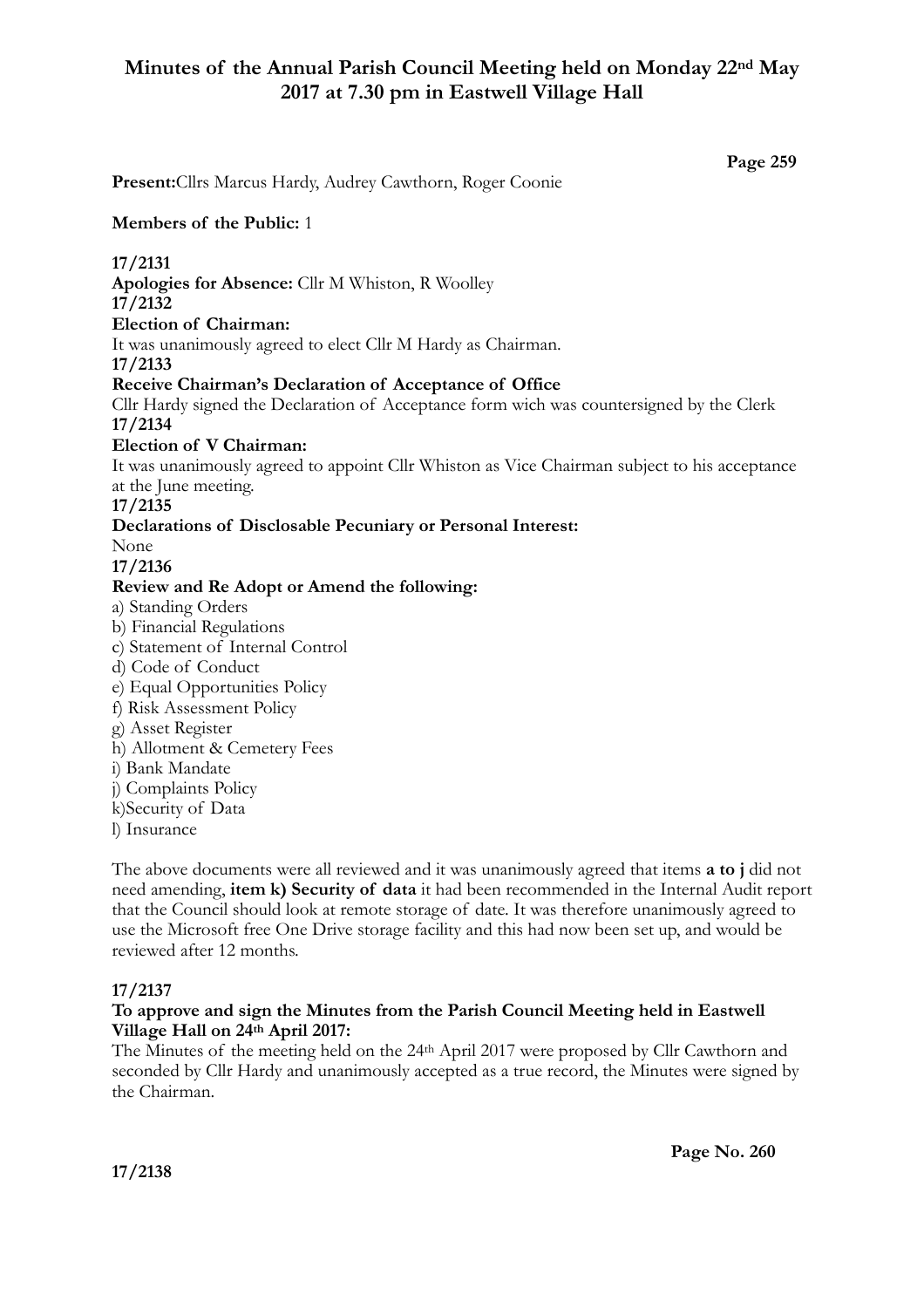# **Minutes of the Annual Parish Council Meeting held on Monday 22nd May 2017 at 7.30 pm in Eastwell Village Hall**

# **Planning:**

### **New:**

17/00461/NCS – Replace half bay with full widow to kitchen, replace and enlarge porch, join porch to outbuilding with open covered walkway. – Oswestry, 8 Main St, Goadby Marwood, LE14 4LN

17/00259/FUL – single storey link between house & studio – Ivy House Farm, Main St, Goadby Marwood, LE14 4LN

17/00522/OUT – Proposed development of one 2 Storey and five single storey dwellings – land off Branston Road, Eaton, NG32 1EU – It was agreed to hold a site meeting to discuss this application.

### **Granted:**

17/00159/TCA – Fell 1 Ash Tree – 2 Towns Lane, Goadby Marwood, LE14 4LL

| 17/2139                         |                       |               |
|---------------------------------|-----------------------|---------------|
| Financial:                      |                       |               |
| Receipts & Payments April 2017: |                       |               |
| Receipts                        |                       |               |
| Melton Borough Council          |                       | $f_{.}925000$ |
|                                 | Support Grant         | 83.83         |
|                                 | HMR&C Vat Refund      | f. 980.46     |
| Payments:                       |                       |               |
| D D                             | Currys                | 5.50          |
| D D                             | Eon                   | 327.77        |
| B P                             | C J Hill              | 338.62        |
| B P                             | Severn Trent          | 96.72<br>Ł,   |
| B P                             | Burnt Oak             | 180.00        |
| B P                             | $RCC -$ subscription  | 50.00         |
| ΒP                              | $SLCC$ – subscription | 121.00        |
|                                 |                       |               |

The above payments and receipts were unanimously accepted and signed off by two Councillors.

The reconciled bank balance as at  $30<sup>th</sup>$  April of  $f$ , 15622.34 was accepted as a true record of the Councils financial position.

### **17/2140**

## **Internal Audit Report:**

The Internal report had been completed without any issues being raised, a recommendation the Council should have a form of remote storage had been made, this had been accepted please see minute ref::**17/2136 Item k**

## **17/2141**

### **Eaton:**

**a) Street Light:** 

The Councils lighting contractor had advised it was not possible to put a free standing Victorian style lamp at above location and had suggested a Victorian style bracket attached to the telegraph pole as an alternative. It was unanimously agreed this would be the best option.

## **b) Church Clock**

A request had been received from the PCC for a donation towards repairing the clock and an undertaking regarding annual maintenance. – This matter was deferred until the June meeting.